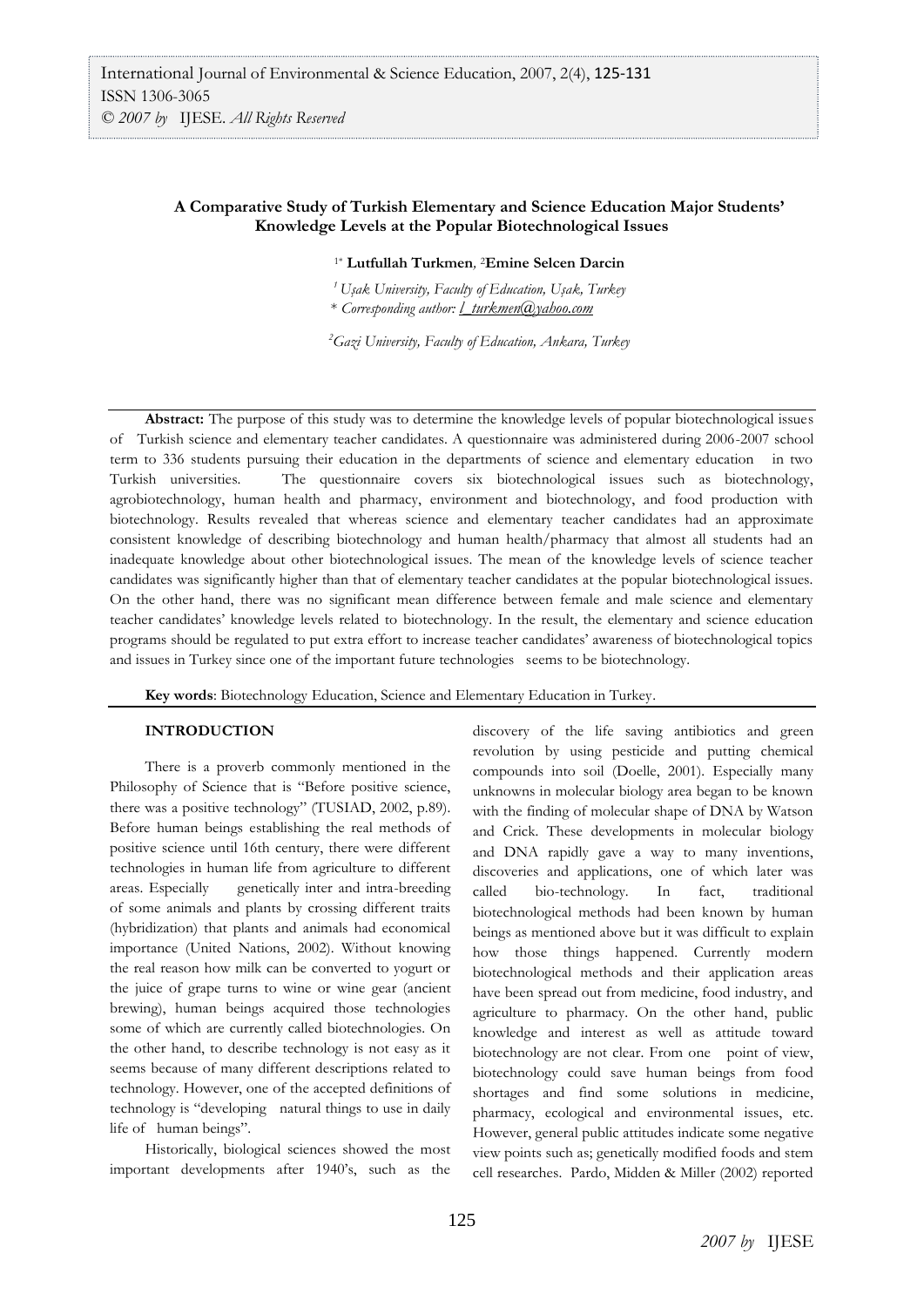that in the European Union, public attitudes toward biotechnology should be classified as negative by using Eurobarometer data but in their study the attitudes of general public showed some progress in positive direction. Additionally, another study mentioned the similar point that European consumers were not fully aware of biotechnology but public trust toward biotechnology decreased significantly (European Commission, 2000; Fritz et all., 2003). The reasons why people have some negative attitudes toward biotechnology mostly seem to be emanated from misuse of chemical compounds, pesticides, herbicides, and irrigations (Doelle, 2001). Despite of some negative view points related to biotechnology, the currents problems of worlds such as starvation, feeding human population, finding new reliable and sustainable energy resources, treating some diseases, putting new drugs and vaccines would be solved through biotechnological researches and innovations.

Under current conditions, it is important to know how people and students perceive and understand biotechnology and what are the misconceptions related to biotechnology. In this point, biotechnology education gains importance because the wrong information about biotechnology and negative attitudes toward biotechnology could only be changed through science, biology and biology education. Also it should not be forgotten that especially science teachers have an important responsibility to give the importance of biotechnology in our life and the right biotechnological information to their students (Harms, 2002).

Lately, many studies mostly in developed countries have put extra efforts the awareness of public, students, teachers toward biotechnology (Olsher & Dreyfus, 1999; Chan & Lui, 2000; France, 2000; Dunham et al., 2002; Dibartolomeis & Moné, 2003; Lewis et al., 2003; Rota & Izquierdo, 2003). By means of these studies, it would be possible that a new disciple could be called biotechnology education area covering the attitudes and awareness of general public, teachers and students and also promoting biotechnological products with the all ways, such as giving education, seminars in order to change the attitudes positively toward biotechnology and misconceptions related to biotechnology. On the other hand, making some comparisons between developed and developing countries what are the attitudes, awareness, and misconceptions in general public, students and teachers shows importance so that to conduct a research covering biotechnological studies pertained to the knowledge levels of teacher candidates and teachers who are responsible for teaching biotechnological concepts, topics and issues in the firs hand seems to be necessary in the developing countries such as Turkey.

The purpose of this study was to determine the knowledge levels of Turkish university students in relation to popular biotechnological items, such as agricultural biotechnology, human health and pharmacy. There are two major questions of this study which are at the following;

1. What are the Turkish elementary and science teacher candidates' knowledge levels at the popular biotechnological issues and topics, such as agricultural biotechnology, human health and pharmacy?

2. Are any differences between the Turkish elementary and science teacher candidates' knowledge levels at the popular biotechnological issues and topics as well as between genders?

# **Theoretical Framework**

Especially as mentioned above, to give information the awareness and attitudes as well as knowledge levels of general public, students and teachers toward biotechnology, biotechnology products and applications is important for the future of biotechnological research. Even old style biotechnological applications are so common in our daily life but new applications coming from biotechnology somehow create some suspicions among general public. By forgetting useful and necessary parts of biotechnology, mostly media (tv, news papers and radio broadcastings) coverage puts extra efforts to the negative sides of biotechnological applications and researches.

For example, one of the most important studies conducted by European Commission (2006) revealed not only public attitudes among European Countries toward biotechnology but also toward other scientific and technological applications. In contrast to the Eurobarometer report in 2000 by European Commission, the acceptance of biotechnology among European seems to rise but they still keep some suspicions related to the GM foods. The reason for rising is not very clear but the newly entered countries to the European Unions might have changed the perceptions of European public. Another study concerns the same point investigating attitudes toward biotechnology in European Union that in early studies (European Union, 2000) public opinion indicated negative attitudes but in this study public attitudes were going to be shaped positively (Pardo, Midden & Miller, 2002). On the other hand, there is still a concern for GM foods. In the other side of Atlantic, a study by Fritz and others (2003) showed that American awareness of students and public was not as high as in Europe despite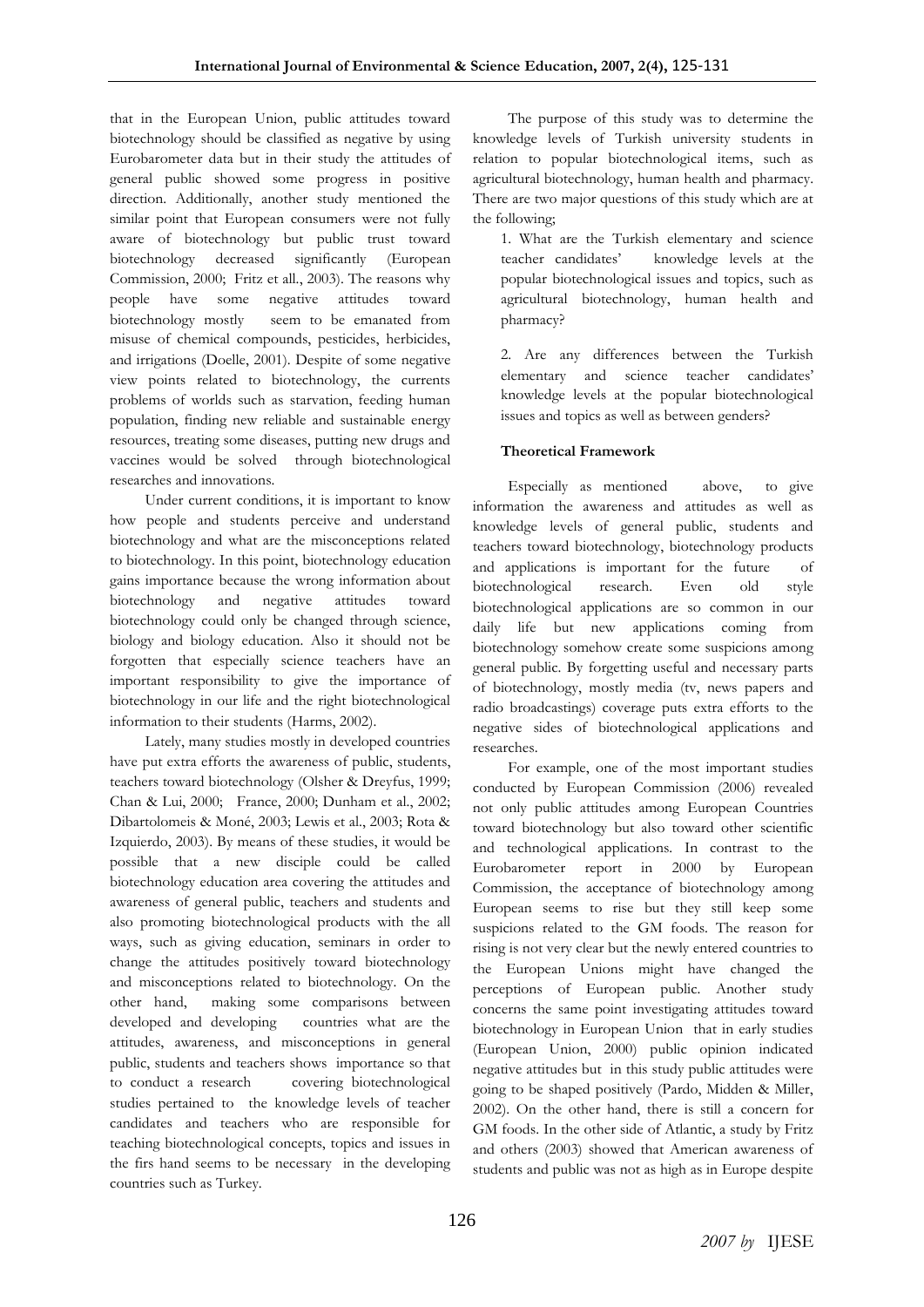of much of genetically modified food produced in the US.

The questions what are the most important tools to influence public awareness and attitudes toward biotechnology tried to be answered by the study of Schoell and Guiltinan (1995, cited in Frits and others, 2003, p.179). In this study, it was found that the consumers' attitudes were influenced by the family members, and friends. Additionally, National Science Foundation (2004) study indicated that scientific information related to global warming and biotechnology mostly was learned through television and printed media as well as internet., However, the adequate knowledge can be only found in the reliable journals while mostly the knowledge covering biotechnology comes from media in which it was difficult to find a real experts in the subjects of biotechnology among journalists (Vestal & Briers, 2000).

Biotechnology education in school curriculum goes back to elementary school years. In this sense, not only science teachers and science education major students but also elementary school teachers and elementary education major students should have sufficient knowledge level in the biotechnology area. In elementary school years, it would be explained how some micro organisms could help the food production and decompose the organic waste. During middle school years, the cycles of nutrients necessary for the food web, pathogenic micro-organisms that can cause some infections in humans, breeding and hybridizing in plants and animals could be a part of science curriculum dealing with the some aspects of biotechnology. On high school level, the students can understand the importance of enzymes in the living systems. With the following high school years, other topics of biotechnology could be taught to the students, such as GM foods, and stem cell technology (Harms, 2002). With the biotechnology education in school years from elementary school to college level, students fully conceive the importance of biotechnology in our daily life from the simple forms and varieties to the complex biotechnological applications and how biotechnology can help to solve some of the important problems of the world, such food and energy shortages as well as environmental issues. Additionally biotechnology education especially in biology courses can give an opinion in their future carries selections to work and pursue their educations in biotechnology areas such as genetic engineering.

Most studies covering attitudes and public awareness and knowledge level of general public, students, and teachers belong to developed countries but the number of studies from developing countries is not as many as in developed countries. On the other

hand, not only developed countries but also developing countries are confronted with some serious environmental problems, for example: severe salinity, misuses of pesticide and herbicide, degradation of natural resources (Doelle, 2001). Turkey as a developing country put extra effort to her education. Like other developing countries, Turkey is already face to face some major problems related to environmental and energy areas. In near future, many of these problems could be solved through biotechnological applications. In this sense, it should be necessary to give active biotechnology education in schools. To give biotechnology education, teacher education programs could cover those subjects especially in science and elementary education programs.

## **Methods**

Data in this study were collected from 173 female and 163 male sophomore university students enrolled in teacher education programs of the two midsize universities in Turkey. The sample consisted of the students of Pamukkale University Education Faculty Department of Science Education, Usak University Education Faculty Department of Primary Education. The sample included 199 pre-service science teachers and 137 pre-service primary teachers.

The questionnaire contains 20 questions relating to knowledge of popular biotechnological issues. The questionnaire was first time developed by Darcin & Turkmen (2006) for a study conducted in a Turkish university in order to measure the knowledge levels of science teacher candidates at biotechnological issues and topics. The responses of students for each item in the questionnaire correspond that if the meaning of a statement is correct, it is expected to be checked the true box, if the meaning of a statement is not correct, the answer is to be the false box. Finally, if they have any idea about a statement, they chose the neutral box. The students had 20 minutes to complete the survey. Data obtained were analyzed by SPSS (Statistical Package for the Social Sciences) program. Two-way ANOVA test was run to compare students' biotechnological knowledge levels based on science education and elementary education departments as well as gender differences. Additionally, frequency, percent analysis and quantitative information were evaluated to reveal the knowledge level of Turkish elementary and science teacher candidates.

# **Results**

Expression asked to students about popular biotechnological issues were divided into five different areas covering the mean of biotechnology, agricultural biotechnology and its benefits, human health and pharmacy, environment and biotechnology, using biotechnology for food production. In order to give the answer of the first research questions, the responses of students (science and elementary school teacher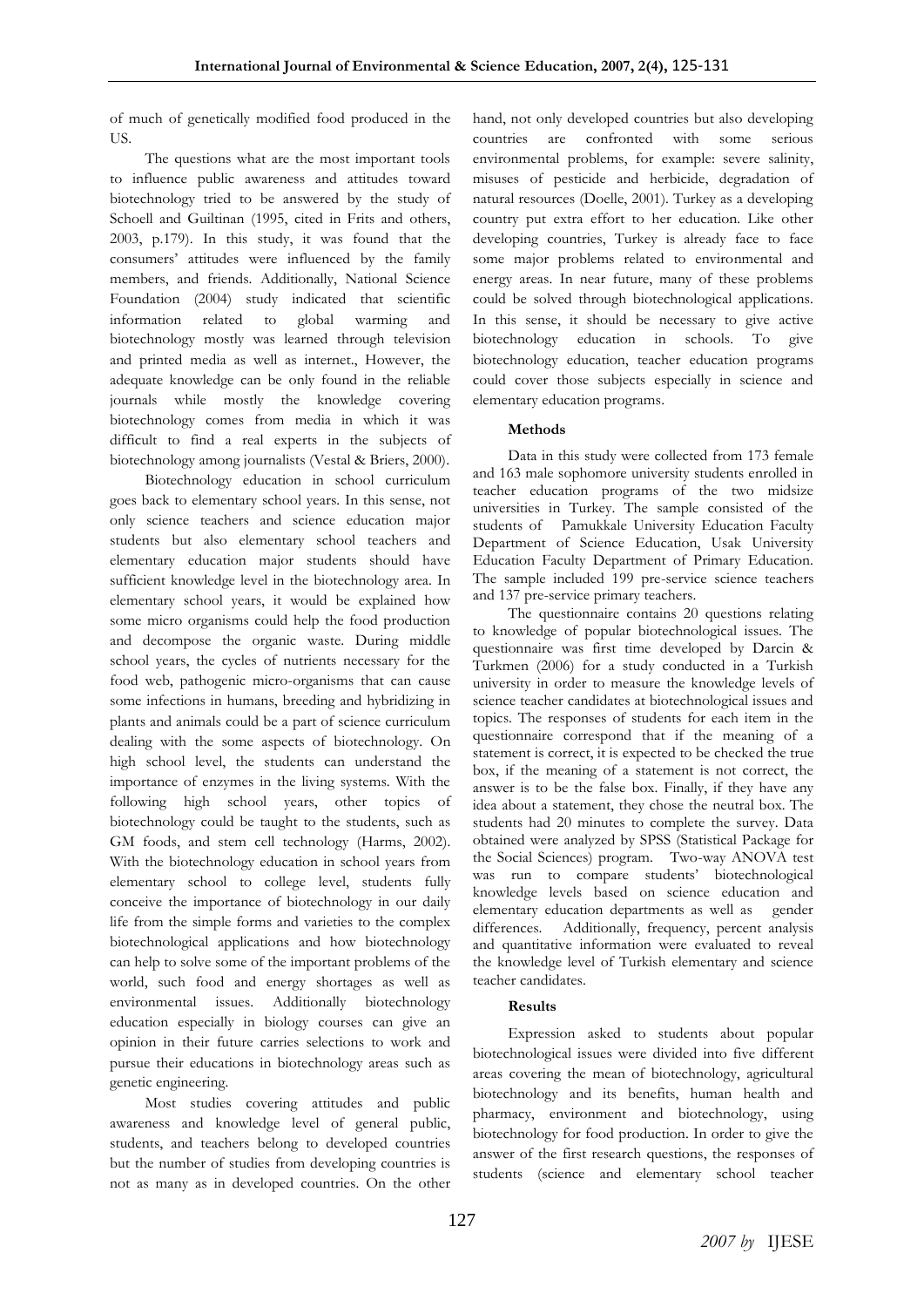|                                                                                                                                |      |             |         |               |       |               | $\sim$ |             |
|--------------------------------------------------------------------------------------------------------------------------------|------|-------------|---------|---------------|-------|---------------|--------|-------------|
| Questions                                                                                                                      | True |             | Neutral |               | False |               | Total  |             |
|                                                                                                                                |      | $^{0}/_{0}$ |         | $\frac{0}{0}$ | f     | $\frac{0}{0}$ |        | $^{0}/_{0}$ |
| 1. A number of one-cellular microorganisms could be used in<br>biotechnology, such as, bacteria, algae, protozoa, and viruses. | 273  | 81.3        | 53      | 15,8          | -10   | 3,0           | 336    | 100         |
| 2. The biotechnological products produced by transgenic<br>microbes have no harmful effects at al                              | 55   | 16.4        | 102     | 30.4          | 179   | 53.3          | 336    | - 100       |
| 13. Biotechnological methods merely based on transferring<br>genes from one organism to another.                               | 76   | 22.6        | 125     | 37,2          | - 134 | 39.9          | 336    | - 100       |
| 17. Cytogenetics is field that focuses on fast production and<br>improvement, changing of organisms                            | 69   | 20.5        | 243     |               | 24    | 7,1           | 336    | 100         |

## **Table 1. Students' responses to the questions related to the knowledge of describing biotechnology**

## **Table 2. Students' responses to the agricultural biotechnology and its benefits**

| <b>Ouestions</b>                                                          | True         |               | Neutral |             | False |             | Total |               |
|---------------------------------------------------------------------------|--------------|---------------|---------|-------------|-------|-------------|-------|---------------|
|                                                                           | $\mathbf{f}$ | $\frac{0}{0}$ | $-f$    | $^{0}/_{0}$ | f     | $^{0}/_{0}$ | f     | $\frac{0}{0}$ |
| 4. Biotechnological methods show 100% certain successful 134              |              | 39,9          | 80      | 23,8        | 122   | 36.3        | 336   | - 100         |
| results in agricultural fight for weeds and vermin.                       |              |               |         |             |       |             |       |               |
| 7. It could be possible that the plants produced by means of 114 33,9 139 |              |               |         | 41,4 82     |       | 24,4        | -336  | $-100$        |
| the tissue culture method could provide the same amount                   |              |               |         |             |       |             |       |               |
| of plant products.                                                        |              |               |         |             |       |             |       |               |
| 14. Until now, all plants are produced with plant tissue 131 39,0         |              |               | 153     | 45,5 52     |       | 15,5 336    |       | $-100$        |
| culture techniques                                                        |              |               |         |             |       |             |       |               |
|                                                                           |              |               |         |             |       |             |       |               |

| <b>Ouestions</b>                                               | True |               | Neutral |               | False |               | Total |               |
|----------------------------------------------------------------|------|---------------|---------|---------------|-------|---------------|-------|---------------|
|                                                                |      | $\frac{0}{0}$ | f       | $\frac{0}{0}$ | f     | $\frac{0}{0}$ | f     | $\frac{0}{0}$ |
| 3. Only the embryonic stem cells are potentially able to 176   |      | 52,4          | -88     | 26,2          | 72    | 21.4          | 336   | 100           |
| differentiate into all cell types                              |      |               |         |               |       |               |       |               |
| 5. Producing antibiotics is mainly related to the field of 175 |      | 52,1          | 75      | 22,3          | 86    | 25.6          | 336   | 100           |
| pharmacy but potentially biotechnological methods should be    |      |               |         |               |       |               |       |               |
| used to produce antibiotics                                    |      |               |         |               |       |               |       |               |
| 11. The number of organ transplantations could be decreased    | 238  | 70,8          | 59      | 17,6          | -39   | 11,6          | -336  | 100           |
| in the future because of potentially using stem cells.         |      |               |         |               |       |               |       |               |
| 12. Stem cells could be obtained with the recombinant DNA 172  |      | 51,2          | 143     | 42,6          | - 21  | 6.3           | 336   |               |
| technology                                                     |      |               |         |               |       |               |       |               |

candidates) were analyzed to show the frequencies and percentages. In the table 1, summarizes the frequencies and percentages of students whose knowledge of describing biotechnology were reported as the first area.

It was shown that most of students (81,3%) answered first question correctly (using one-cellular microorganisms). It was observed that 53,3% of students did not know side effects of biotechnological products. 71,1% of students did not recognize if or not biotechnological methods only transfer genes from one organism to another organism. Most of students (72,3%) answered 17th question (biotechnology was described as cytogenetics) as neutral. It was seen that most of students (92,8%) have misconception between cytogenetics and biotechnology. In the table 2, responses to agricultural biotechnology and its benefits are summarized.

36,3% of students recognized that biotechnological methods do not show 100% certain successful results in agricultural fight for weeds and vermin. A minority of students answered 7th and 14th questions correctly (33,9% and 15,5%). The responses point out that the knowledge level of majority of students was below 36,3% in the statements covering agricultural biotechnology and its benefits. Students responses the questions related to human health and pharmacy are shown in the table 3.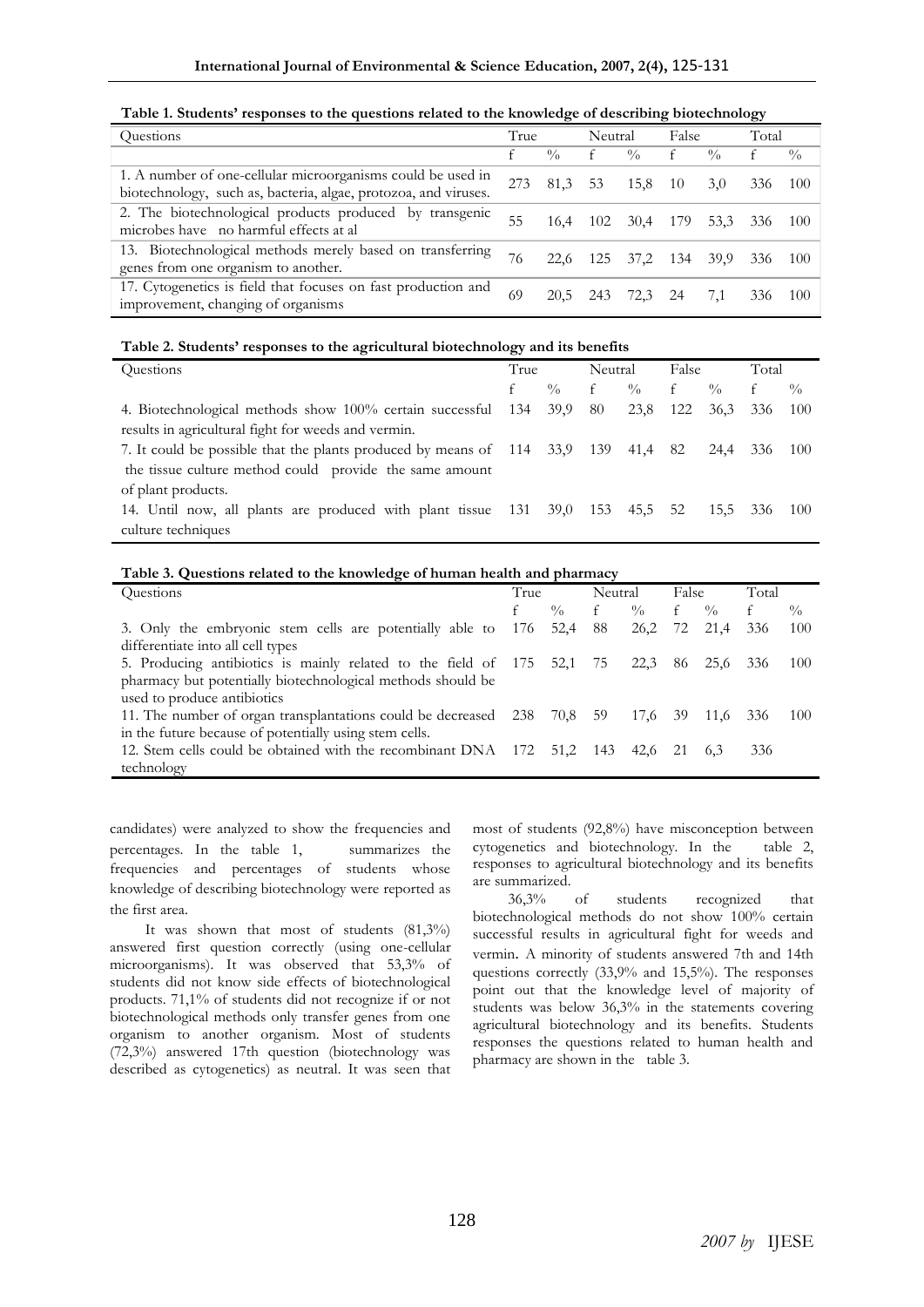| Table 4. Questions referring to environment and biotechnology |  |  |
|---------------------------------------------------------------|--|--|
|                                                               |  |  |

| <b>Ouestions</b>                                                              |  | True          |              | Neutral       |     | False         |              | Total         |
|-------------------------------------------------------------------------------|--|---------------|--------------|---------------|-----|---------------|--------------|---------------|
|                                                                               |  | $\frac{0}{0}$ | $\mathsf{f}$ | $\frac{0}{0}$ | f   | $\frac{0}{0}$ | $\mathbf{f}$ | $\frac{0}{0}$ |
| 8. With the biotechnological ways, it is not possible to 42 12,5              |  |               | 102          | 30.4          | 191 | 56,8          | -336         | 100           |
| change organic garbage to the energy                                          |  |               |              |               |     |               |              |               |
| 16. Genetically modified plants could have side effects on 98 29,2 153        |  |               |              | 45,5 85       |     | 25.3          | 336          | - 100         |
| the biological diversity in worldwide.                                        |  |               |              |               |     |               |              |               |
| 19. The most common genetically modified plants, such as 115 34,2 128 38,1 93 |  |               |              |               |     | 27,7          | -336         | -100          |
| corn, soybeans could threat the biodiversity of Turkey.                       |  |               |              |               |     |               |              |               |

| Table 5. Statements using biotechnology for food production |  |  |
|-------------------------------------------------------------|--|--|
|                                                             |  |  |

| Questions                                                         | True |               | Neutral |               | False        |               | Total |               |
|-------------------------------------------------------------------|------|---------------|---------|---------------|--------------|---------------|-------|---------------|
|                                                                   | f    | $\frac{0}{0}$ | f       | $\frac{0}{0}$ | $\mathsf{f}$ | $\frac{0}{0}$ | f     | $\frac{0}{0}$ |
| 6. Organic acids, such as citric acid and lactic acid could not   | 52   | 15,5          | 162     | 48,2          | 122          | 36.3          | 336   | 100           |
| be obtained with the way of biotechnological methods.             |      |               |         |               |              |               |       |               |
| 9. Yoghurt, wine, and vinegar could be the samples of 207         |      | 61,6          | -74     | 22,0          | 55           | 16,4          | 336   | 100           |
| biotechnological products.                                        |      |               |         |               |              |               |       |               |
| 10. Primer products such as, carbohydrates, amino acids, 118 35,1 |      |               | 162     | 48,2          | 55           | 16,4          | 336   | 100           |
| and alcohols could be produced by means of the                    |      |               |         |               |              |               |       |               |
| biotechnological methods used genetic<br>engineering              |      |               |         |               |              |               |       |               |
| techniques.                                                       |      |               |         |               |              |               |       |               |
| 15. The producing ethyl alcohol with fermentation could be 159    |      | 47,3 116      |         | 34,5          | -61          | 18,2          | 336   | 100           |
| a kind of biotechnological procedure.                             |      |               |         |               |              |               |       |               |
| 18. Commercially obtained enzymes could be only                   | - 70 | 20,8          | 147     | 43,8          | 119          | 35,4          | 336   | 100           |
| produced from plants.                                             |      |               |         |               |              |               |       |               |
| 20. The yeast is not used in biotechnological methods.            | 58   | 17.3          | 129     | 38.4          | 149          | 44.3          | 336   | 100           |

**Table 6. Descriptive statistics of science and elementary school teacher candidates' responses based on the gender.** 

| $\circ$ |            |      |                |     |  |
|---------|------------|------|----------------|-----|--|
| Gender  | Department | Mean | Std. Deviation | N   |  |
| Female  | Science    | 8,96 | 3,03           | 101 |  |
|         | Elementary | 7,53 | 2,90           | 72  |  |
|         | Total      | 8,36 | 3,05           | 173 |  |
| Male    | Science    | 9,31 | 3,73           | 98  |  |
|         | Elementary | 7,32 | 3,73           | 65  |  |
|         | Total      | 8,52 | 3,85           | 163 |  |
| Total   | Science    | 9,13 | 3,39           | 199 |  |
|         | Elementary | 7,43 | 3,31           | 137 |  |
|         | Total      | 8,44 | 3,46           | 336 |  |
|         |            |      |                |     |  |

It was suggested that most of students answered correctly 3rd, 5th and 11th questions (52,4%; 52,1%; 70,8%). It was said that generally, the students had enough knowledge about human health and pharmacy. On the other hand, 12th question elicited a neutral response (51,2%) indicating that students had unstable knowledge of how stem cells were obtained by using biotechnology. Statements about environment and biotechnology were 8, 16, 19th questions and results could be seen in the Table 4.

56,8% of students answered correctly to use organic waste for being fuel with biotechnological processes. A minority of students (29,2%) were aware of genetically modified plant's side effects on the biodiversity in the world wide. Additionally, a majority of students did not recognize adverse effects of genetically modified plants in Turkey. Students' responses using biotechnology for food production are summarized in the Table 5.

It was shown that a minority of students know using biotechnology for production of organic acids and primer products (36,3% and 35,1%) in the statements of 6 and 10. 44,3 % of students gave true responses to use of the yeast in biotechnological methods. On the other hands, majority of students answered questions of traditional biotechnology correctly (9th and 15th). The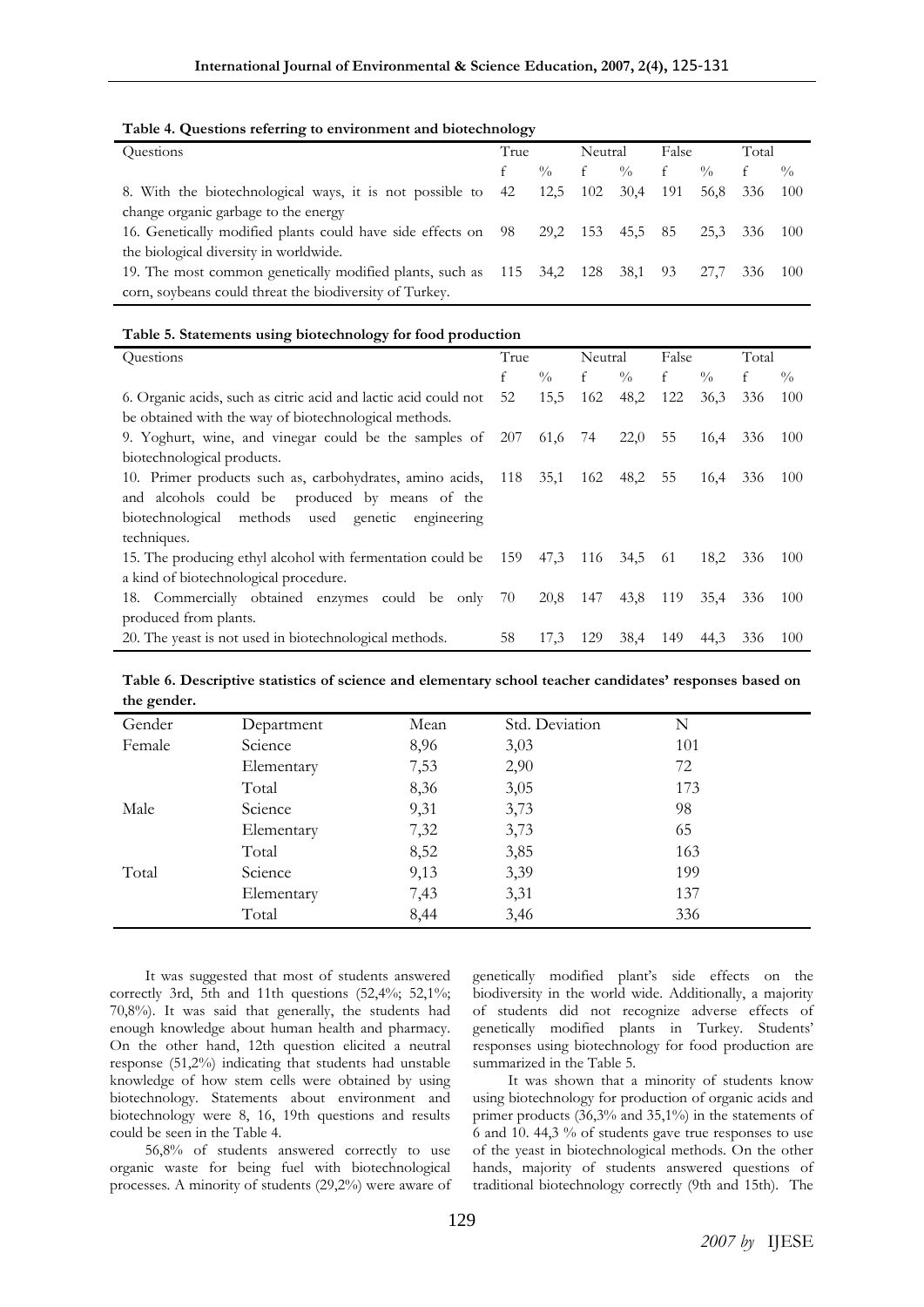| Source            | Sum of Squares | df  | Mean Square |        | Sig.    |
|-------------------|----------------|-----|-------------|--------|---------|
| Gender            | .403           |     | .403        | ,036   | ,851    |
| Department        | 236,272        |     | 236,272     | 20,869 | $,000*$ |
| Gender*Department | 6,136          |     | 6,136       | ,542   | ,462    |
| Error             | 3758,818       | 332 | 11,322      |        |         |
| Total             | 4000,688       | 335 |             |        |         |

**Table 7. The results of two-way ANOVA based on departments and genders of teacher candidates** 

# $*P < .05$

results of the difference between female and male teacher candidates' knowledge levels related to biotechnology is given in the following tables 6 and 7.

Despite of a mathematical difference between female and male science and elementary education major students' responses toward biotechnological issues and topic, the difference seems to be not very high. On the other hand, the mean of science education major students' responses indicates a higher difference than those of elementary education major students' responses. In order to check the significance level of the difference between genders as well as departments, generally an independent t-tests should been run because of two different independent groups. However, to show any interaction between genders and departments in which students follow their educations to become a science and elementary teacher is necessary to run a two-way analysis of variance (ANOVA) test, in addition to simple main effect tests. The following table reveals the results of two-way ANOVA test.

No significant interaction between genders and departments was observed that the responses of male and female science and elementary teachers' candidates seem to be a similar direction. The mean of the knowledge levels of science education major students at the biotechnological issues and topics indicates a significantly higher difference than those of elementary education major students. However, the means of female and male teacher candidates showed no statistically difference despite of a slight higher difference of male teacher candidates than female teacher candidates at the popular biotechnological issues and topics.

## **Discussion and Conclusions**

Darcin & Turkmen (2006) reported science teacher candidates' knowledge level on the popular biotechnological issues but the data for that study was taken from the undergraduate university students pursing their education in a science education department in Turkey. In that study, prospective science teacher candidates from a Turkish university revealed some misconceptions regarding on some popular biotechnological topics. Also, this study revealed almost similar results with the previous study conducted by Darcin &Turkmen (2006) that science and elementary school teacher candidates gave correct and expected responses which were not higher than the half of questions covering popular biotechnological issues and topics (Table 6). It could be inferred that science and elementary teacher candidates still keep some level

misconceptions. Science teaching department as their nature generally offers more science related courses than elementary teaching programs in Turkey so that the average correct answers of science teacher candidates at biotechnological issues and topics was significantly higher than those of elementary school teacher candidates (Table 7).

There are 20 statements (questions) in the scale measuring the knowledge level of elementary and science teacher candidates at biotechnology area. Only some of the questions were correctly responded more than 50%. The correctly response rate of the remaining of part of questionnaire is low than 50%. Science education and elementary education students are mostly aware of some of one-cellular microorganisms used in biotechnology over 80%, and biotechnological methods employed in health and pharmacy areas over 51% (Table 1 and 3). In food technology, only making yoghurt, vine and vinegar were accepted by the students over 61% as biotechnological products but producing ethyl alcohol as a biotechnological procedure did not reach the 50% acceptance rate based on the science and elementary education students' response percentage (Table 5). It could be easily inferred from these results that Turkish science and elementary school teacher candidates have simple level biotechnological knowledge and only they know common applications of biotechnology. Darcin and Turkmen (2006) found the almost similar results that Turkish science and elementary education major students' viewpoints in the certain areas of biotechnological issues and topics seem to be the same. Additionally, Australian Biotechnology (Cormick, 2006) revealed some similar results that Australian seems to have common biotechnological applications in our daily life.

Biology and biotechnology related courses should have considerable effect to increase science and elementary teacher candidates' awareness of biotechnological issues in science teacher preparation programs of Turkish Universities because of significant mean difference between science and elementary teacher candidates' knowledge levels at biotechnological issues and topics. Even though the biotechnological knowledge levels of male science and elementary teacher candidates did not show any significant mean difference, the mean of male teacher candidates had slightly higher difference than female teacher candidates (Table 6 and 7). There is a general believe that male students and teachers are better than their female counterparts in science related areas. However, it should be early to say the same thing for biotechnological areas. Perhaps the